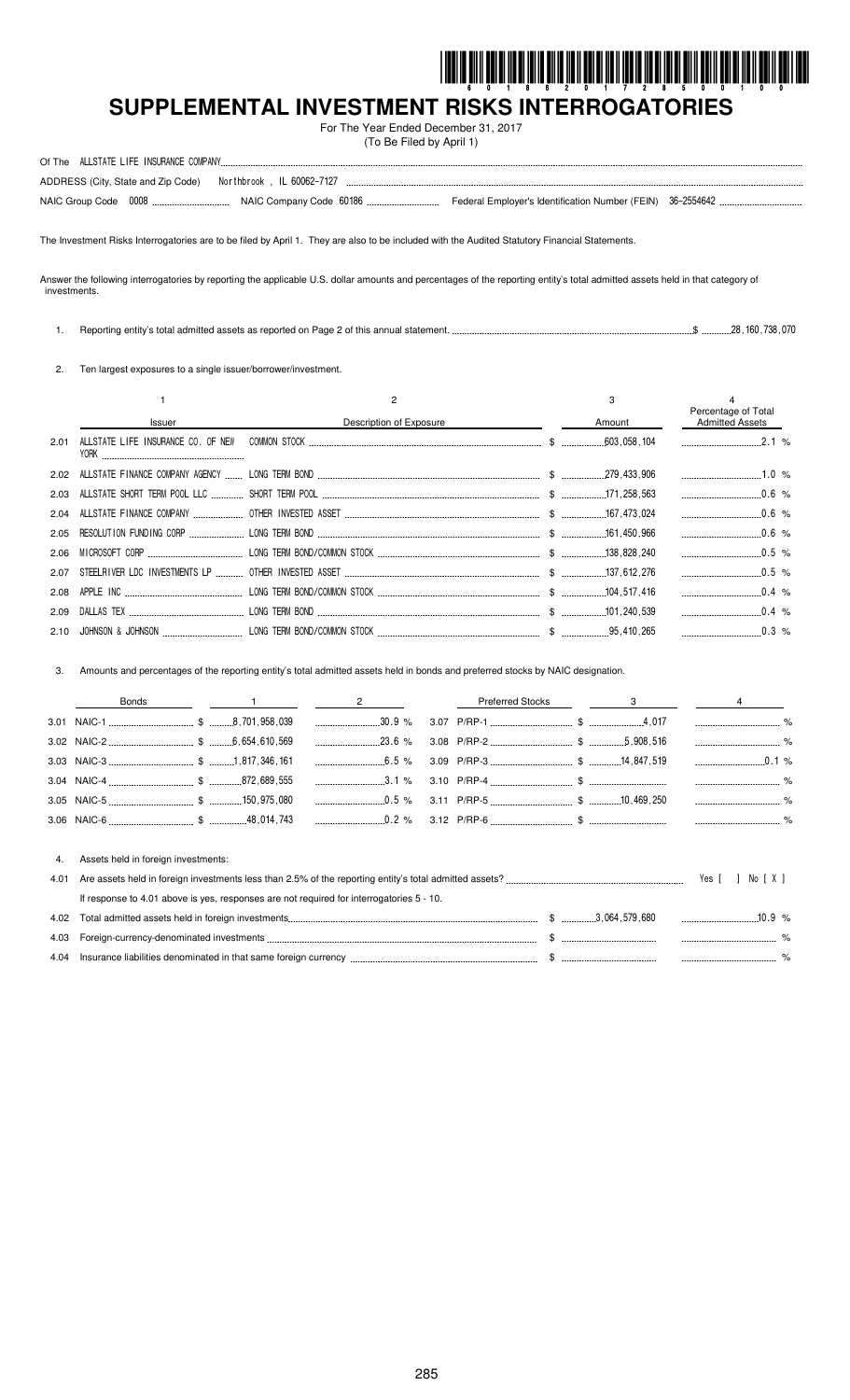|  |  |  |  |  |  |  |  | Aggregate foreign investment exposure categorized by NAIC sovereign designation: |
|--|--|--|--|--|--|--|--|----------------------------------------------------------------------------------|
|--|--|--|--|--|--|--|--|----------------------------------------------------------------------------------|

|      |                                                                                                                  |                  | $\overline{1}$                                                  | $\frac{2}{\sqrt{2}}$           |
|------|------------------------------------------------------------------------------------------------------------------|------------------|-----------------------------------------------------------------|--------------------------------|
| 5.01 |                                                                                                                  |                  |                                                                 | 9.3 %                          |
| 5.02 |                                                                                                                  |                  |                                                                 | $\ldots$ 1.0 %                 |
| 5.03 |                                                                                                                  |                  |                                                                 | 0.6 %                          |
| 6.   | Largest foreign investment exposures by country, categorized by the country's NAIC sovereign designation:        |                  |                                                                 |                                |
|      |                                                                                                                  |                  | $\mathbf{1}$ and $\mathbf{1}$ and $\mathbf{1}$ and $\mathbf{1}$ | $2 \left( \frac{1}{2} \right)$ |
|      | Countries designated NAIC - 1:                                                                                   |                  |                                                                 |                                |
| 6.01 |                                                                                                                  |                  |                                                                 | 2.7 %                          |
|      |                                                                                                                  |                  |                                                                 |                                |
|      | Countries designated NAIC - 2:                                                                                   |                  |                                                                 |                                |
| 6.03 |                                                                                                                  |                  |                                                                 |                                |
| 6.04 |                                                                                                                  |                  |                                                                 |                                |
|      | Countries designated NAIC - 3 or below:                                                                          |                  |                                                                 |                                |
| 6.05 |                                                                                                                  |                  |                                                                 | $\ldots$ 0.3 %                 |
| 6.06 |                                                                                                                  |                  |                                                                 |                                |
|      |                                                                                                                  |                  | $\frac{1}{2}$ 1                                                 | $\frac{2}{\sqrt{2}}$           |
| 7.   |                                                                                                                  |                  |                                                                 |                                |
|      |                                                                                                                  |                  |                                                                 |                                |
| 8.   | Aggregate unhedged foreign currency exposure categorized by NAIC sovereign designation:                          |                  |                                                                 |                                |
|      |                                                                                                                  |                  |                                                                 |                                |
| 8.01 |                                                                                                                  |                  |                                                                 | $1.6\%$                        |
| 8.02 |                                                                                                                  |                  |                                                                 | $\ldots$ 0.3 %                 |
| 8.03 |                                                                                                                  |                  | $\ldots$ 0.1 %                                                  |                                |
| 9.   | Largest unhedged foreign currency exposures by country, categorized by the country's NAIC sovereign designation: |                  | $\mathbf{1}$ and $\mathbf{1}$                                   | $2 \left( \frac{1}{2} \right)$ |
|      | Countries designated NAIC - 1:                                                                                   |                  |                                                                 |                                |
| 9.01 |                                                                                                                  |                  |                                                                 | $\ldots$ 0.4 %                 |
|      |                                                                                                                  |                  |                                                                 | $\frac{1}{2}$ 0.3 %            |
|      | Countries designated NAIC - 2:                                                                                   |                  |                                                                 |                                |
| 9.03 |                                                                                                                  |                  |                                                                 | $\ldots$ 0.3 %                 |
| 9.04 |                                                                                                                  |                  |                                                                 |                                |
|      | Countries designated NAIC - 3 or below:                                                                          |                  |                                                                 |                                |
| 9.05 |                                                                                                                  |                  |                                                                 | $\ldots$ 0.3 %                 |
| 9.06 |                                                                                                                  |                  |                                                                 |                                |
| 10.  | Ten largest non-sovereign (i.e. non-governmental) foreign issues:                                                |                  |                                                                 |                                |
|      | $\mathbf{1}$                                                                                                     | 2                | 3                                                               | 4                              |
|      | Issuer                                                                                                           | NAIC Designation |                                                                 |                                |
|      |                                                                                                                  |                  | $\overline{.29}$ , 366, 353<br>$\$\$                            | 0.1%                           |
|      |                                                                                                                  |                  | $\$\$<br>.62,453,443                                            | .0.2%                          |
|      |                                                                                                                  |                  | $\$\$<br>.60,360,777                                            | .0.2%                          |
|      |                                                                                                                  |                  |                                                                 | $\ldots$ 0.2 %                 |
|      |                                                                                                                  |                  |                                                                 |                                |
|      |                                                                                                                  |                  |                                                                 |                                |
|      |                                                                                                                  |                  |                                                                 |                                |
|      |                                                                                                                  |                  |                                                                 |                                |
|      |                                                                                                                  |                  |                                                                 |                                |
|      |                                                                                                                  |                  |                                                                 | .0.2%                          |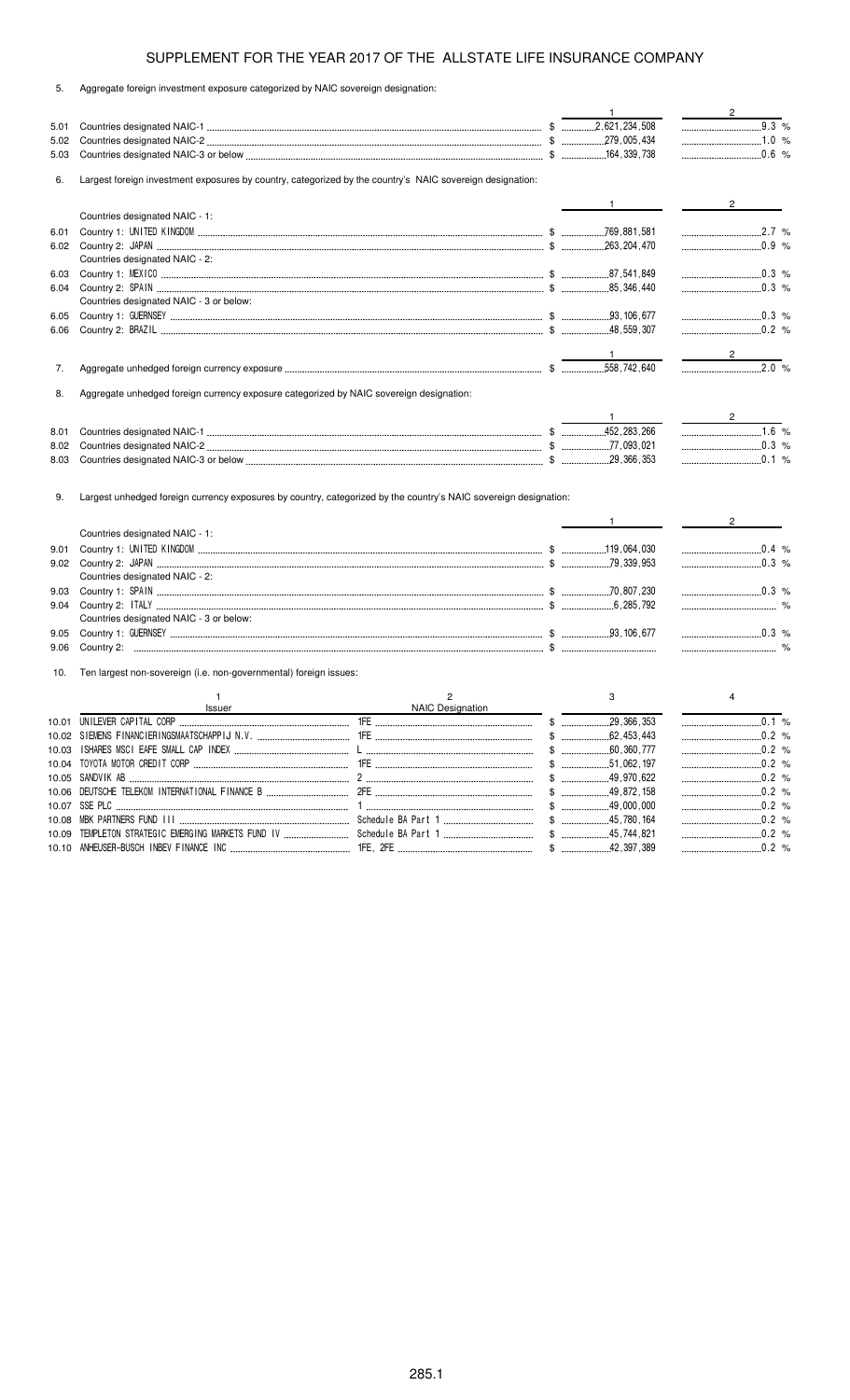| 11.   | Amounts and percentages of the reporting entity's total admitted assets held in Canadian investments and unhedged Canadian currency exposure:     |                |                      |  |
|-------|---------------------------------------------------------------------------------------------------------------------------------------------------|----------------|----------------------|--|
| 11.01 |                                                                                                                                                   |                |                      |  |
|       | If response to 11.01 is yes, detail is not required for the remainder of interrogatory 11.                                                        |                |                      |  |
|       |                                                                                                                                                   |                | $1.8\%$              |  |
|       |                                                                                                                                                   |                |                      |  |
|       |                                                                                                                                                   |                |                      |  |
|       |                                                                                                                                                   |                | $\sim$ $\sim$ $\sim$ |  |
|       |                                                                                                                                                   |                |                      |  |
| 12.   | Report aggregate amounts and percentages of the reporting entity's total admitted assets held in investments with contractual sales restrictions: |                |                      |  |
|       |                                                                                                                                                   |                | Yes [ X ] No [ ]     |  |
|       | If response to 12.01 is yes, responses are not required for the remainder of Interrogatory 12.                                                    |                |                      |  |
|       | <u> 1989 - Johann Stein, mars an deus an deus Amerikaanse komme van de Fryske komme en oantale</u>                                                |                |                      |  |
|       | Largest three investments with contractual sales restrictions:                                                                                    |                | 0.1 %                |  |
| 12.03 |                                                                                                                                                   |                |                      |  |
| 12.04 |                                                                                                                                                   |                |                      |  |
| 12.05 |                                                                                                                                                   |                |                      |  |
| 13.   | Amounts and percentages of admitted assets held in the ten largest equity interests:                                                              |                |                      |  |
|       |                                                                                                                                                   |                | Yes [ ] No [ X ]     |  |
|       | If response to 13.01 above is yes, responses are not required for the remainder of Interrogatory 13.                                              |                |                      |  |
|       | $\mathbf{1}$<br><b>Issuer</b>                                                                                                                     | $\overline{2}$ | 3                    |  |
|       |                                                                                                                                                   |                |                      |  |
|       |                                                                                                                                                   |                | $\ldots$ 0.6 %       |  |
|       |                                                                                                                                                   |                | $\ldots$ 0.5 %       |  |
| 13.05 |                                                                                                                                                   |                |                      |  |
|       |                                                                                                                                                   |                |                      |  |
|       |                                                                                                                                                   |                |                      |  |
|       |                                                                                                                                                   |                |                      |  |
|       |                                                                                                                                                   |                | $\ldots$ 0.2 %       |  |
|       |                                                                                                                                                   |                |                      |  |

13.11 MBK PARTNERS FUND III \$ 45,780,164 0.2 %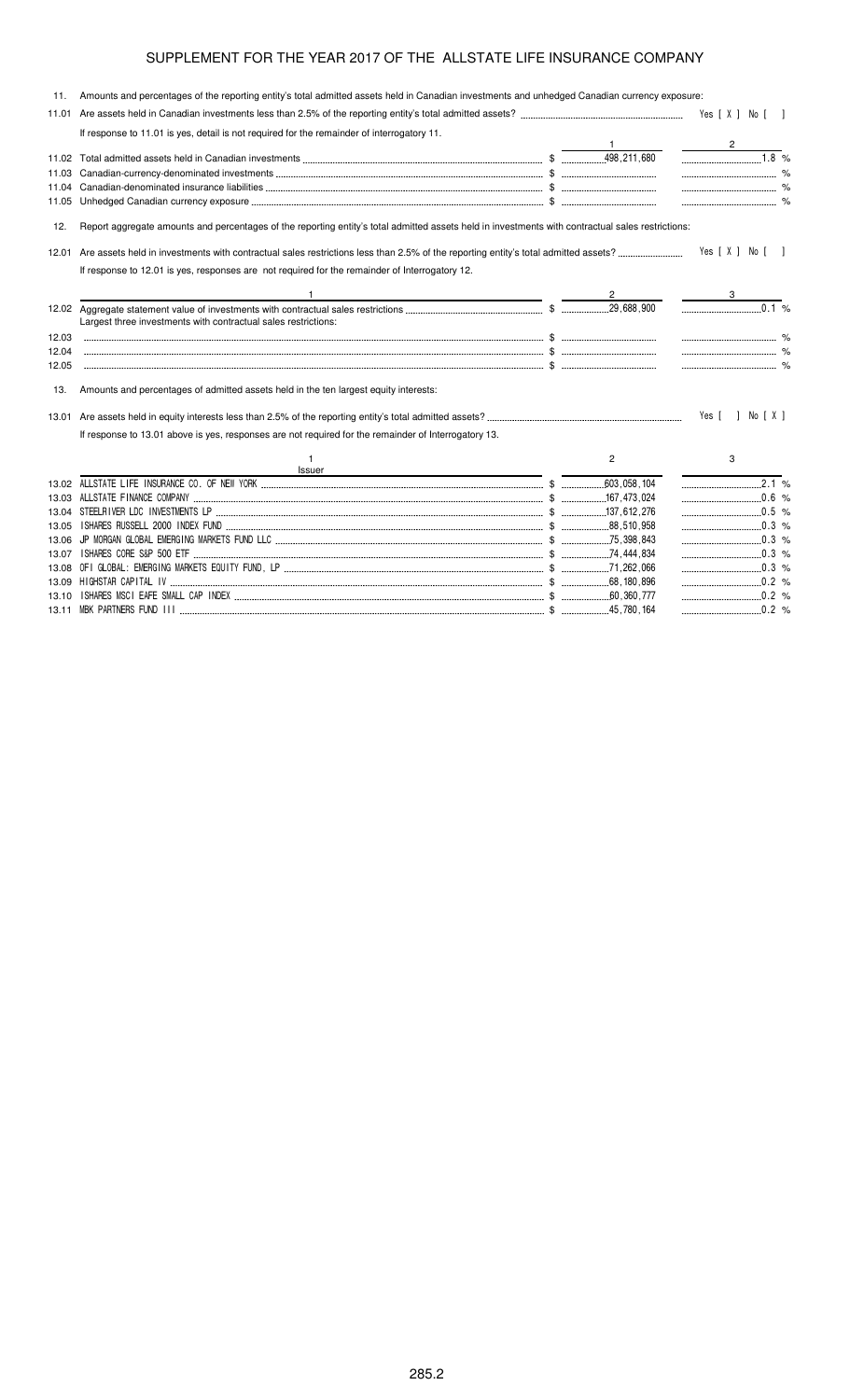#### 14. Amounts and percentages of the reporting entity's total admitted assets held in nonaffiliated, privately placed equities: 14.01 Are assets held in nonaffiliated, privately placed equities less than 2.5% of the reporting entity's total admitted assets? Yes [ ] No [ X ] If response to 14.01 above is yes, responses are not required for the remainder of Interrogatory 14. 1  $\overline{2}$  3 14.02 Aggregate statement value of investments held in nonaffiliated, privately placed equities \$ % Largest three investments held in nonaffiliated, privately placed equities: 14.03 STEELRIVER LDC INVESTMENTS LP \$ 137,612,276 0.5 % 14.04 JP MORGAN GLOBAL EMERGING MARKETS FUND LLC \$ 75,398,843 0.3 % 14.05 OFI GLOBAL: EMERGING MARKETS EQUITY FUND, LP \$ 71,262,066 0.3 % 15. Amounts and percentages of the reporting entity's total admitted assets held in general partnership interests: 15.01 Are assets held in general partnership interests less than 2.5% of the reporting entity's total admitted assets? Yes [X] No [] If response to 15.01 above is yes, responses are not required for the remainder of Interrogatory 15. 1  $\overline{2}$  3 15.02 Aggregate statement value of investments held in general partnership interests \$ % Largest three investments in general partnership interests: 15.03 \$ % 15.04 \$ % 15.05 \$ % 16. Amounts and percentages of the reporting entity's total admitted assets held in mortgage loans: 16.01 Are mortgage loans reported in Schedule B less than 2.5% of the reporting entity's total admitted assets? Yes [ ] No [ X ] If response to 16.01 above is yes, responses are not required for the remainder of Interrogatory 16 and Interrogatory 17. 1 Type (Residential, Commercial, Agricultural) 2 3 16.02 Commercial \$ 99,477,672 0.4 % 16.03 Commercial \$ 80,027,830 0.3 % 16.04 Commercial \$ 66,388,219 0.2 % 16.05 Commercial \$ 62,000,000 0.2 % 16.06 Commercial \$ 51,200,000 0.2 % 16.07 Commercial \$ 46,665,969 0.2 % 16.08 Commercial \$ 42,000,000 0.1 %

16.09 Commercial \$ 40,425,742 0.1 % 16.10 Commercial \$ 40,200,000 0.1 % 16.11 Commercial \$ 37,300,000 0.1 %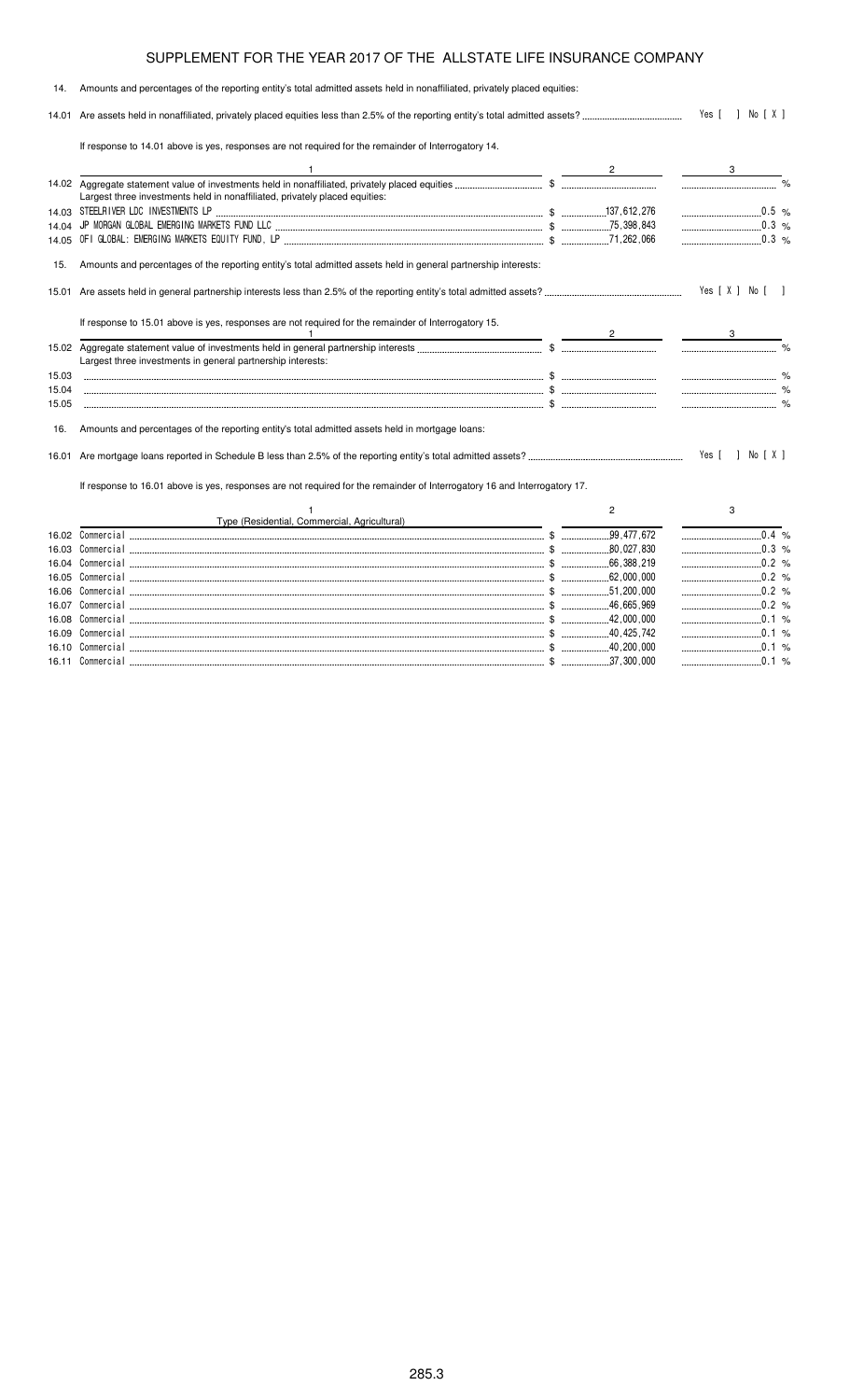Amount and percentage of the reporting entity's total admitted assets held in the following categories of mortgage loans:

|                | Amount and percentage of the reporting entity's total admitted assets held in the following categories of mongage idahs.                                                                          |                         |            |      |                | Loans        |                          |
|----------------|---------------------------------------------------------------------------------------------------------------------------------------------------------------------------------------------------|-------------------------|------------|------|----------------|--------------|--------------------------|
|                |                                                                                                                                                                                                   |                         |            |      |                |              |                          |
| 16.13          |                                                                                                                                                                                                   |                         |            |      |                |              |                          |
| 16.14          |                                                                                                                                                                                                   |                         |            |      |                |              |                          |
| 16.15          |                                                                                                                                                                                                   |                         |            |      |                |              |                          |
| 16.16          |                                                                                                                                                                                                   |                         |            |      |                |              |                          |
| 17.            | Aggregate mortgage loans having the following loan-to-value ratios as determined from the most current appraisal as of the annual statement date:                                                 |                         |            |      |                |              |                          |
|                | Residential                                                                                                                                                                                       |                         | Commercial |      |                | Agricultural |                          |
|                | Loan to Value<br>$2^{\circ}$<br>$\sim$ $\sim$ 1                                                                                                                                                   | 3                       |            |      | 5              |              | 6                        |
|                |                                                                                                                                                                                                   | $$$ 30, 344, 196        | 0.1 %      |      |                |              |                          |
|                |                                                                                                                                                                                                   |                         |            |      |                |              |                          |
|                |                                                                                                                                                                                                   |                         |            | $\%$ |                |              |                          |
|                |                                                                                                                                                                                                   | $$$ 489, 171, 038       |            |      |                |              |                          |
|                |                                                                                                                                                                                                   | $$ \dots 2,671,048,496$ | 9.5 %      |      |                |              |                          |
|                |                                                                                                                                                                                                   |                         |            |      |                |              |                          |
|                | If response to 18.01 above is yes, responses are not required for the remainder of Interrogatory 18.<br>Largest five investments in any one parcel or group of contiguous parcels of real estate. |                         |            |      |                |              | Yes [ X ] No [<br>$\Box$ |
|                | Description                                                                                                                                                                                       |                         |            |      |                |              |                          |
|                | $\mathbf{1}$                                                                                                                                                                                      |                         |            |      | $\overline{2}$ |              | 3                        |
| 18.02          |                                                                                                                                                                                                   |                         |            |      |                |              |                          |
| 18.03          |                                                                                                                                                                                                   |                         |            |      |                |              | $\sim$ $\%$              |
| 18.04          |                                                                                                                                                                                                   |                         |            |      |                |              |                          |
| 18.05          |                                                                                                                                                                                                   |                         |            |      |                |              |                          |
| 18.06          |                                                                                                                                                                                                   |                         |            |      |                |              |                          |
| 19.            | Report aggregate amounts and percentages of the reporting entity's total admitted assets held in investments held in mezzanine real estate loans:                                                 |                         |            |      |                |              |                          |
| 19.01          |                                                                                                                                                                                                   |                         |            |      |                |              |                          |
|                |                                                                                                                                                                                                   |                         |            |      |                |              | Yes [ X ] No [           |
|                | If response to 19.01 is yes, responses are not required for the remainder of Interrogatory 19.                                                                                                    |                         |            |      |                |              |                          |
|                | $\mathbf{1}$                                                                                                                                                                                      |                         |            |      |                |              |                          |
|                |                                                                                                                                                                                                   |                         |            |      |                |              |                          |
|                | Largest three investments held in mezzanine real estate loans:                                                                                                                                    |                         |            |      |                |              |                          |
| 19.03          |                                                                                                                                                                                                   |                         |            |      |                |              |                          |
| 19.04<br>19.05 |                                                                                                                                                                                                   |                         |            |      |                |              |                          |